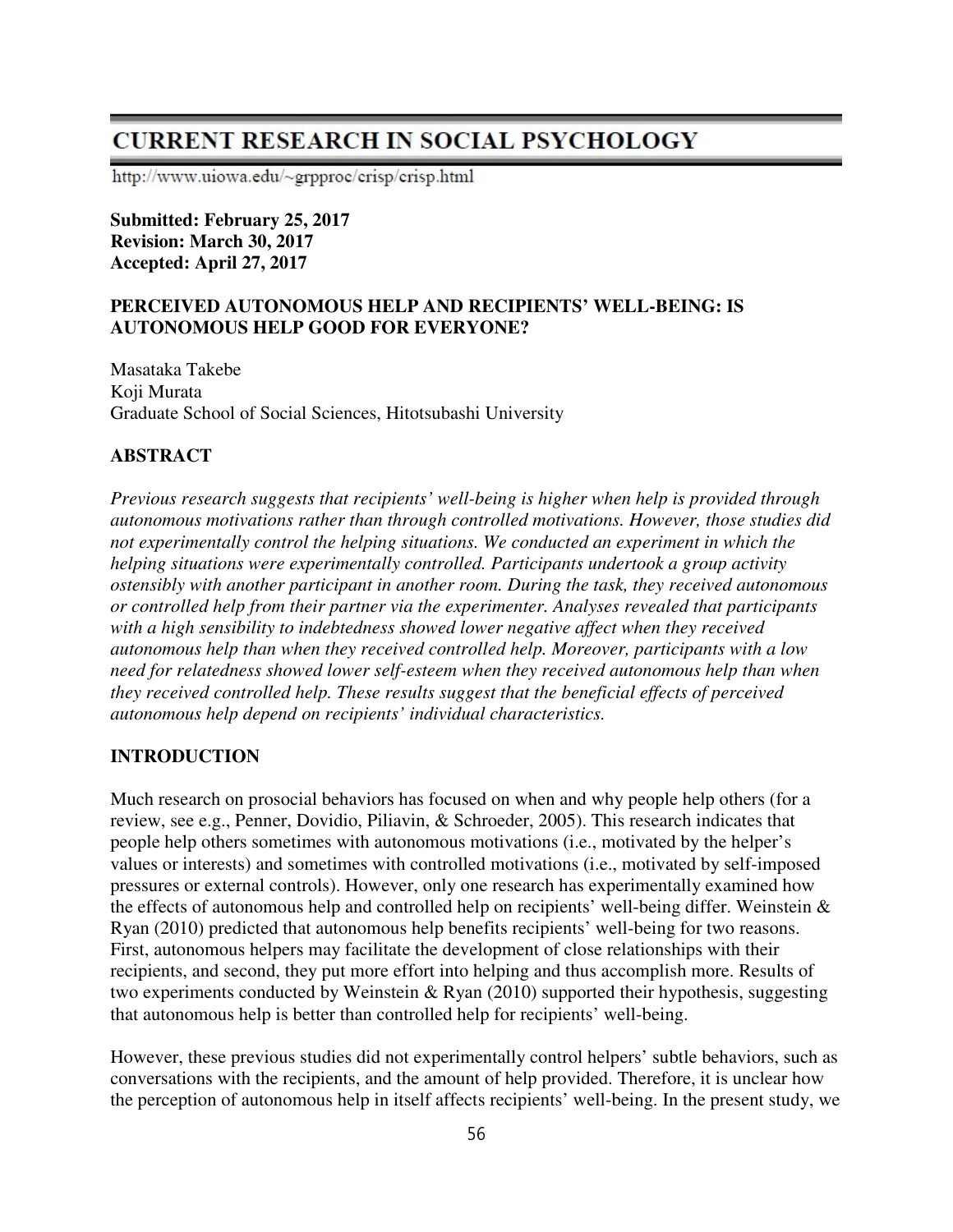manipulate only the perception of autonomous help by controlling the amount of help and the setting to investigate the influence of perceived autonomous help on the recipient's well-being. Specifically, we create the situation in which the helper does not meet the recipient.

## **Effect of Perceived Autonomous Help on Recipients' Well-being**

We developed three hypotheses after considering the multiple processes through which the perception of receiving help affects recipients' well-being. First, the positive affect of recipients with a high need for relatedness should be higher when they perceive that the help was autonomous rather than controlled. Autonomous help represents greater care for recipients as compared with controlled help (Weinstein & Ryan, 2010); therefore, recipients are likely to feel that their helpers considered their perspective if they perceive that the help was autonomous and not controlled. Furthermore, the belief that another person has successfully considered one's perspective is suggested to result in a greater sense of self–other overlap (Goldstein, Vezich, & Shapiro, 2014), and this satisfaction of the need for relatedness promotes positive affect (e.g., Reis, Sheldon, Gable, Roscoe, & Ryan, 2000). Considering these findings, it seems plausible that recipients' positive affect is higher when they perceive that the help was autonomous and not controlled. Given that the satisfaction of the need for relatedness enhances positive affect, such a pattern is expected from those with a high need for relatedness.

Our second hypothesis is that recipients with a high sensibility to indebtedness show higher negative affect when they perceive that the help was controlled and not autonomous. Although helping behaviors generally aim to improve the welfare of the recipients, they sometimes cause indebtedness, which is a type of negative affect, because helping behaviors are inseparable from helpers' costs (e.g., Greenberg & Shapiro, 1971). The costs of the helper seem to be more salient for the recipient when he/she received autonomous help than when he/she received controlled help because while the recipient can attribute the responsibility of the costs to the helper's volition when the help was autonomous, they cannot do so when the help was controlled. Moreover, the perception of the costs of the help enhances indebtedness (e.g., Naito, Wangwan, & Tani, 2005). Considering these patterns, it is plausible that recipients' negative affect is higher when they perceive that the help was controlled and not autonomous. Given that enhanced indebtedness leads to greater negative affect, this pattern is expected to be observed among those with a high sensibility to indebtedness.

The last hypothesis is that the self-esteem of recipients with a low need for relatedness decreases when they perceive that the help was autonomous and not controlled. Although helping behavior is generally aimed at improving recipients' welfare, some research suggests that any help that exceeds recipients' expectations lowers their self-esteem because being helped may mean that they are less competent than their helpers (e.g., Nadler & Jeffrey, 1986). Moreover, people with a low need for relatedness are not considered to expect to receive help from others because receiving help is a form of interaction with others and it contributes to make the relationships with others. In support of this notion, research on help seeking shows men, whose needs for relatedness are lower than women (Okubo & Kato, 2005), are less likely to seek help than women (e.g., Rickwood & Braithwaite, 1994, Tamres, Janicki, & Helgeson, 2002). Considering these patterns, it is plausible that the self-esteem of those with a low need for relatedness is likely to decrease when they receive help from others. Given that autonomous help is considered to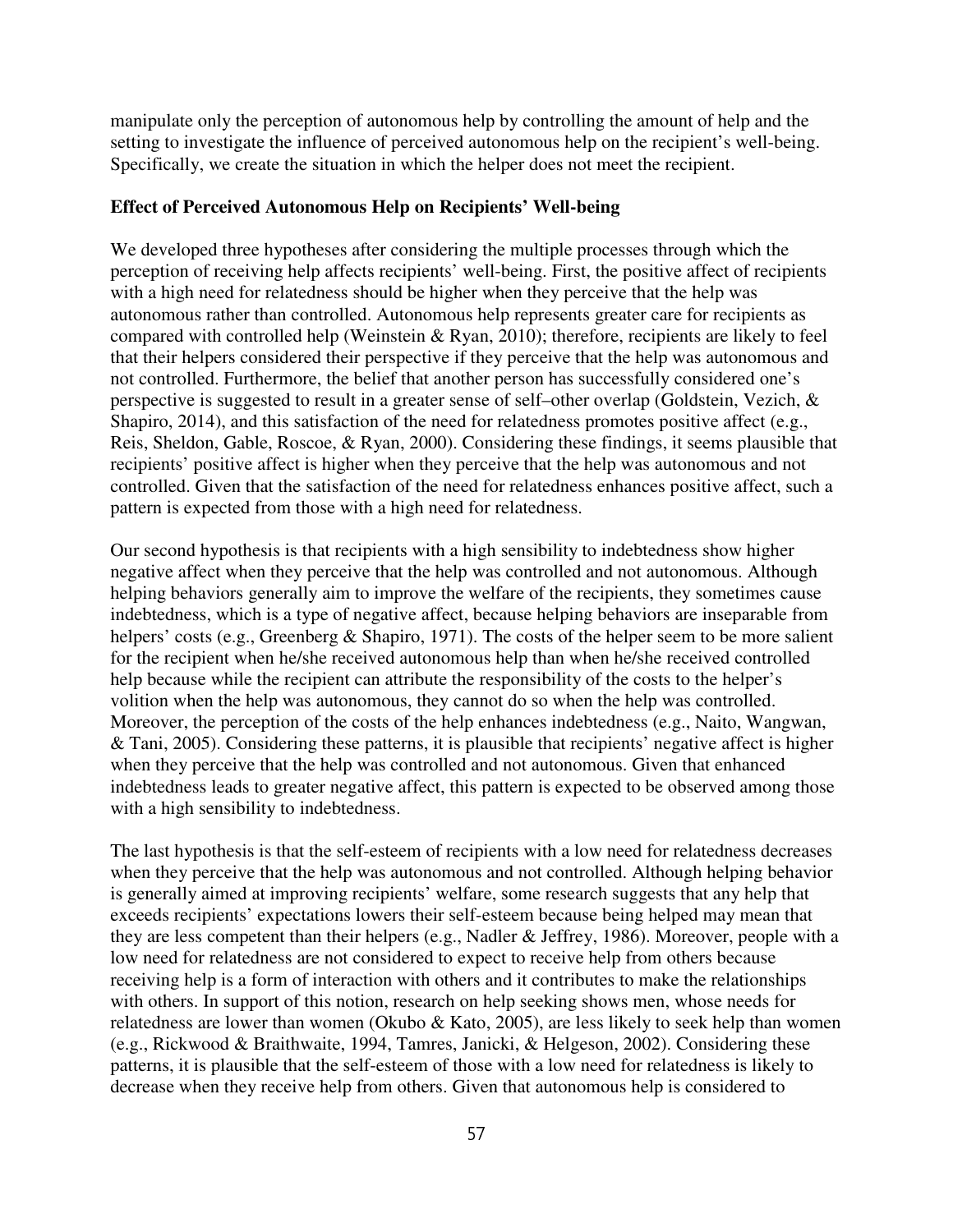represent greater care for recipients (Weinstein & Ryan, 2010), thus also indicating the intention to be close to them, this pattern is expected when they receive autonomous help rather than controlled help.

# **METHOD**

## **Participants**

Thirty-seven Japanese undergraduate students participated in the study in exchange for extra course credit. Two participants were excluded from the analyses because they strongly doubted the presence of their partner who was also participating in the research in another room, but in fact wasn't there. Of the 35 remaining participants, 17 were women and 18 were men. Their mean age was  $20.20$  years ( $SD = 0.87$ ). Each participant was randomly assigned to the autonomous help or controlled help conditions (controlled help condition: 10 women and 8 men, autonomous help condition: 8 women and 9 men).

## **Procedure**

When we recruited participants, which was about one week prior to the experiment, participants reported their baseline well-being, need for relatedness, and sensibility to indebtedness. Need for relatedness was measured using a subscale of the Psychological Needs Scale (Okubo & Kato, 2005, 9 items, 5-point Likert scale,  $\alpha = .83$ ) that was developed from the Basic Need Satisfaction in Life Scale (Ryan & Deci, 2000). Sensibility to indebtedness was measured with a single item, "I'm concerned about reciprocation when someone gives me a gift," which was scored on a 7 point Likert scale. We used a single item because participants might doubt the presence and help of their partner or the aim of this study when they came to the lab if we asked multiple questions about how they would feel when they were helped. The single item was constructed based on the item which was the most highly correlated to the sum of the other items among all items of Indebtedness Scale (*r* = .61, Aikawa & Yoshimori, 1995).

Participants individually attended lab sessions. They were informed that the study aimed to investigate the effect of remote group activity, and that they would undertake a group activity with another participant in another room, who actually wasn't present. To make them believe this cover story, the experimenter showed them their partner's application form, which was in fact made by the researchers. Although private information on the application form, such as name, was blacked out, participants could know that the partner was a same sex student in the same class from this application form. Then, participants were told that they and their partner firstly would undertake different tasks in separate room and secondly would work together in the partner's room. They were then informed that the first tasks were a letter copying task and a proofreading task, and that they would undertake the former task while their partner would perform the latter task. Furthermore, they were also told that the products of the first tasks would be used in the second task, and that the first task was a part of the group activity. Following this explanation, the first task was started.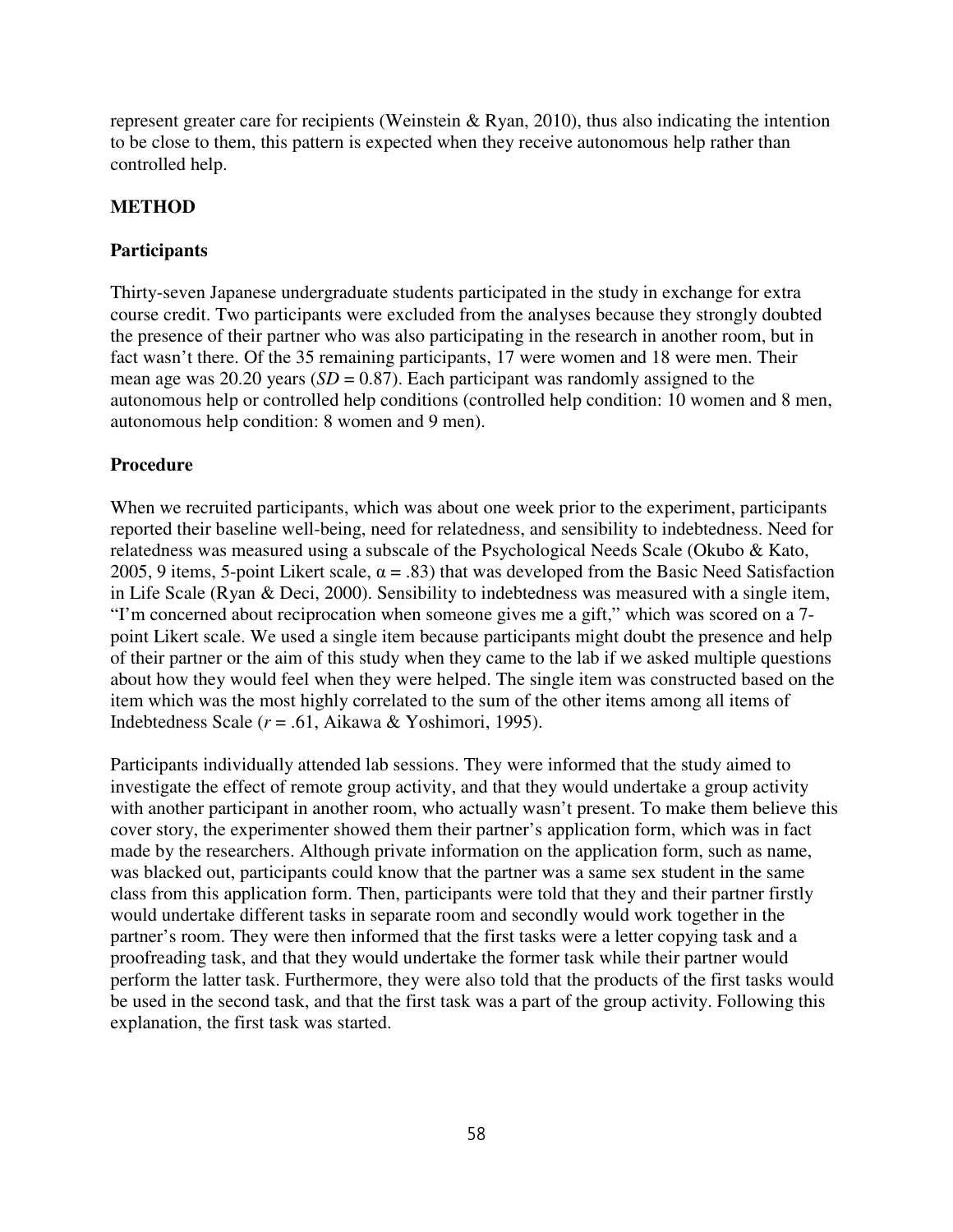The letter copying task involved copying 1,000 letters of the English alphabet on 10 sheets of paper. During the first task, participants received autonomous or controlled help from their partner in the other room, who in fact was absent.

After the first task, participants completed a questionnaire that asked them to report their posttask well-being. After that, they completed another questionnaire which was ostensibly prepared for the case in which the interaction between participants occurred. In the questionnaire, they reported their perceived autonomy of the help received from the partner with the single item "To what extent do you feel that your partner decided to help you on his/her own will?" The responses were scored on an 8-point Likert scale, with  $1 =$  not on his/her own will at all and  $8 =$ absolutely on his/her own will. Participants were then debriefed.

#### **Manipulation of Perceived Autonomous Help**

Five minutes after the first task began, the experimenter's cell phone rang. The experimenter answered the phone, exited the room, and returned one minute later. The participants were subsequently informed that their partner had finished the task. Participants in the autonomous help condition were told as follows: "Excuse me. I heard from the experimenter in the other room that your partner has already finished the proofreading task because the task was easier than we had thought. When I told your partner that the letter copying task seems harder, he/she said that he/she wanted to help you if possible. Can I take 3 sheets of paper?" In the controlled help condition, the third sentence was replaced with "Because the letter copying task seems harder than the other one, we decided to ask your partner for help." Following the participants' approval, the experimenter pretended to take the papers to the other room.

#### **Measures of Well-being**

Baseline and post-task positive and negative affect were measured using the 8-item Japanese version of the Positive and Negative Affect Schedule scales (Sato & Yasuda, 2001; Watson, Clark, & Tellegen, 1988, scored on a 7-point Likert scale, baseline positive  $\alpha = .62$ , post-task positive  $\alpha = .73$ , baseline negative  $\alpha = .89$ , post-task negative  $\alpha = .87$ ). Baseline self-esteem was measured using the 2-item Self-Esteem Scale (Minoura & Narita, 2013, 7-point Likert scale, *r* = .66) that comprises two aspects of the self-esteem concept: self-evaluation and self-acceptance. Post-task self-esteem was measured using the State Self-esteem Scale (Abe & Konno, 2007, 9 items, 5-point Likert scale,  $\alpha = .85$ ) based on the Rosenberg (1965) Self-esteem Scale. We used 2-item Self-Esteem Scale (Minoura & Narita, 2013) and included other scales when we measure baseline well-being in order to decrease the risk that participants might notice the aim of the study.

### **RESULTS**

#### **Manipulation Check**

We conducted Welch's t test, which is a test for differences in means without the assumption that variances are equal, on perceived autonomous help with condition as an independent variable. Results indicated that participants in the autonomous help condition perceived that their partners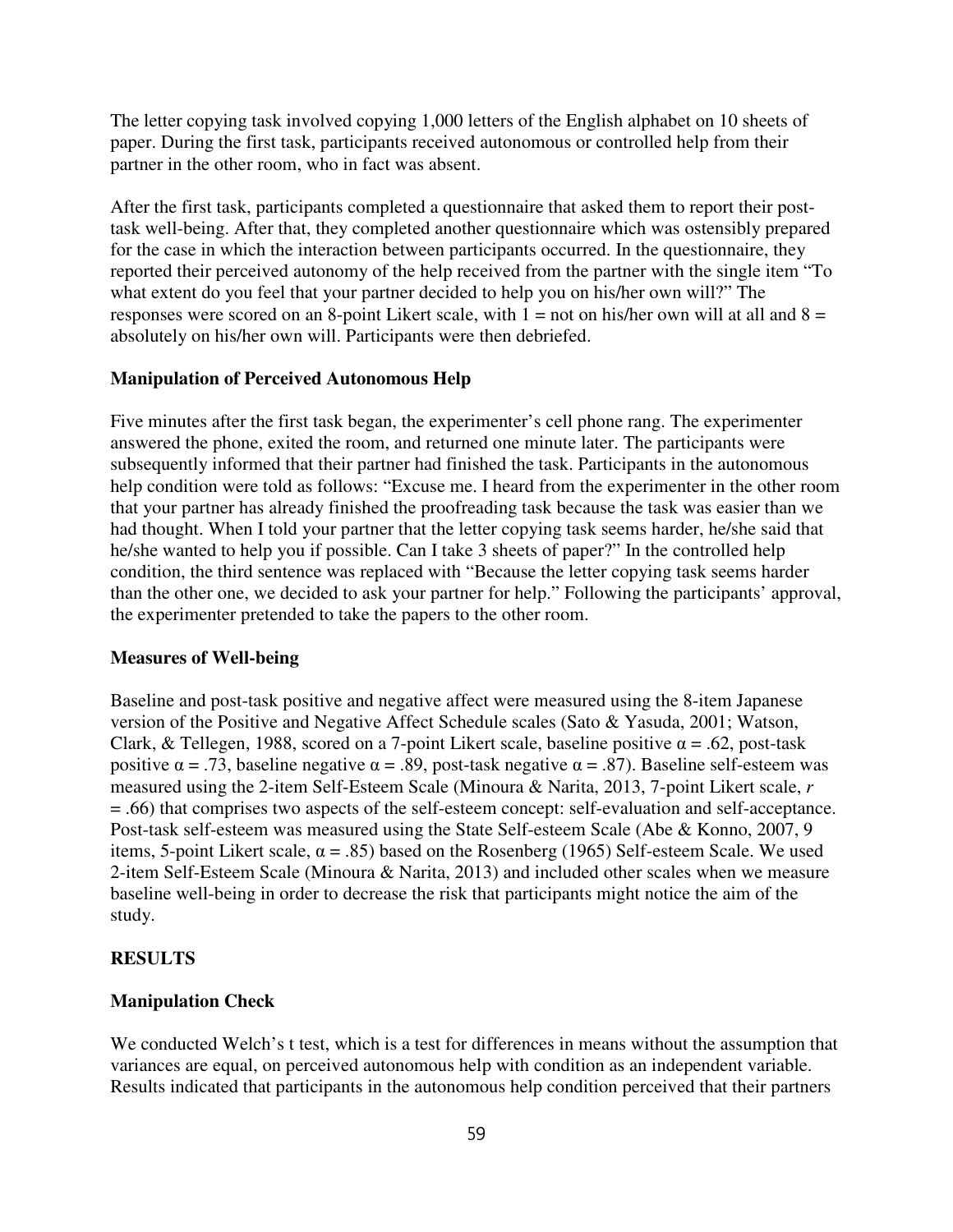had decided to help them on their own will  $(M = 3.94, SD = 1.68)$  more than those in the controlled help condition ( $M = 1.72$ ,  $SD = 0.83$ ,  $t(23.05) = 4.92$ ,  $p < .001$ ,  $d = 1.66$ ).

# **Positive Affect**

To test the hypothesis regarding positive affect, we regressed post-task positive affect on condition (−0.5 = controlled help, 0.5 = autonomous help; mean centered), need for relatedness (1–5; mean centered), interaction of condition and need for relatedness, and baseline positive affect (1–7; mean centered). No significant effects were observed (see Table 1); thus, our hypothesis regarding positive affect was not supported. There were no significant effects even if baseline positive affect was excluded from the analysis.

| Variable                                |             | SE   | df |       |  |
|-----------------------------------------|-------------|------|----|-------|--|
| Intercept                               | ***<br>2.88 | 0.13 | 30 | 22.86 |  |
| Condition                               | $-0.12$     | 0.25 | 30 | 0.48  |  |
| Need for relatedness                    | 0.39        | 0.24 | 30 | 1.65  |  |
| Condition $\times$ Need for relatedness | $-0.07$     | 0.46 | 30 | 0.15  |  |
| Baseline positive affect                | 0.04        | 0.18 | 30 | 0.21  |  |
| $Adj R^2$                               | $-101$      |      |    |       |  |

Table 1. Results from the regression analysis predicting positive affect.

*Note.* \*\*\* *p* < .001.

# **Negative Affect**

Next, we regressed post-task negative affect on condition  $(-0.5 =$  controlled help,  $0.5 =$ autonomous help; mean centered), sensibility to indebtedness (1–7; mean centered), interaction of condition and sensibility to indebtedness, and baseline negative affect (1–7; mean centered). Baseline negative affect predicted post-task negative affect. Moreover, although the effects of condition and sensibility to indebtedness were not significant, the effect of the interaction of condition and sensibility to indebtedness was significant (see Table 2). Simple slopes analyses revealed that participants with a high sensibility to indebtedness showed higher post-task negative affect in the controlled help condition than in the autonomous help condition  $(b = -1.01)$ ,  $t(30) = 2.61, p < .01$ , but no such difference was found for those with a low sensibility to indebtedness ( $b = 0.59$ ,  $t(30) = 1.51$ , n.s., see Table 3). Thus, these results support our hypothesis regarding negative affect.

Table 2. Results from the regression analysis predicting negative affect.

| Variable                               |             | SE   | df |       |  |
|----------------------------------------|-------------|------|----|-------|--|
| Intercept                              | ***<br>2.49 | 0.13 | 30 | 18.50 |  |
| Condition                              | $-0.21$     | 0.27 | 30 | 0.76  |  |
| Sensibility to indebtedness            | 0.01        | 0.10 | 30 | 0.12  |  |
| Condition xSensibility to indebtedness | $-0.48$     | 0.17 | 30 | 2.91  |  |
| Baseline negative affect               | 米米<br>0.43  | 0.14 | 30 | 3.08  |  |
| $\overline{Adj} R^2$                   | $.39***$    |      |    |       |  |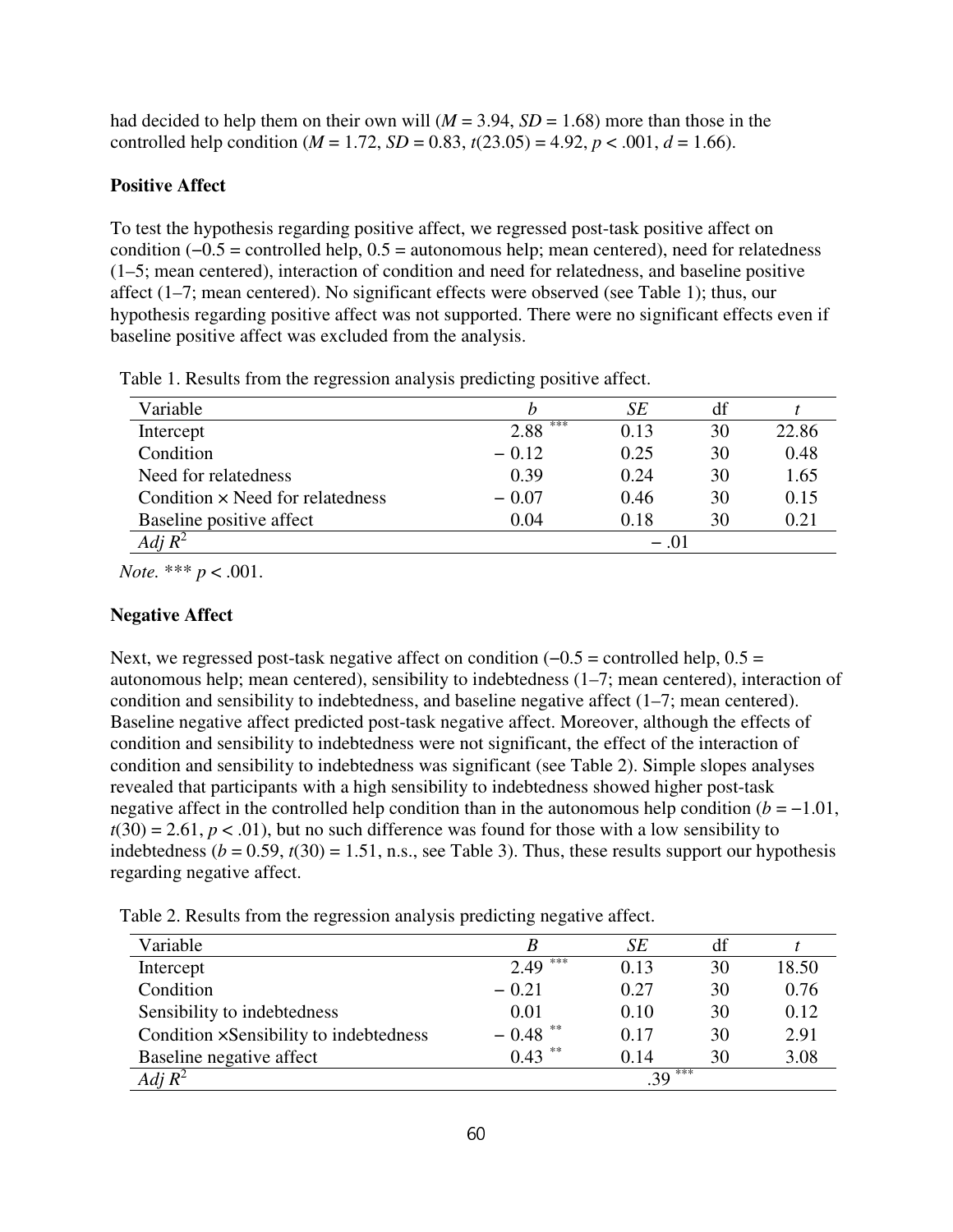*Note.* \*\* *p* < .01. \*\*\* *p* < .001.

Table 3. Estimated post-task negative affect by condition for lower (1 *SD* below the mean) and higher (1 *SD* above the mean) sensibility to indebtedness.

|                                     | Controlled Help Condition | Autonomous Help<br>Condition |
|-------------------------------------|---------------------------|------------------------------|
| Low Sensibility to Indebtedness     | 2.18(0.26)                | 2.77(0.32)                   |
| High Sensibility to<br>Indebtedness | 3.02(0.31)                | 2.01(0.26)                   |

*Note.* Numbers in parentheses indicate standard errors of the mean.

#### **Self-esteem**

Finally, we regressed post-task self-esteem on condition  $(-0.5 =$  controlled help,  $0.5 =$ autonomous help; mean centered), need for relatedness (1–5; mean centered), interaction of condition and need for relatedness, and baseline self-esteem (1–7; mean centered). Baseline selfesteem predicted post-task self-esteem. Moreover, although the effects of condition and need for relatedness were not significant, the effect of the interaction of condition and need for relatedness was significant (see Table 4). Simple slopes analyses revealed that participants with a low need for relatedness showed higher post-task self-esteem in the controlled help condition than in the autonomous help condition  $(b = -0.47, t(30) = 1.97, p < .10)$ , but no such difference was found for those with a high need for relatedness  $(b = 0.28, t(30) = 1.25, n.s.,$  see Table 5). Thus, these results were consistent with our hypothesis about self-esteem.

| Variable                                |             | SE   | df |       |  |
|-----------------------------------------|-------------|------|----|-------|--|
| Intercept                               | ***<br>3.49 | 0.08 | 30 | 45.27 |  |
| Condition                               | $-0.09$     | 0.16 | 30 | 0.60  |  |
| Need for relatedness                    | 0.05        | 0.14 | 30 | 0.38  |  |
| Condition $\times$ Need for relatedness | $0.64$ $*$  | 0.29 | 30 | 2.20  |  |
| Baseline negative affect                | ***<br>0.39 | 0.06 | 30 | 6.15  |  |
| Adj $R^2$                               | ***         |      |    |       |  |

Table 4. Results from the regression analysis predicting self-esteem.

*Note.* \* *p* < .05. \*\* *p* < .01. \*\*\* *p* < .001.

Table 5. Estimated post-task self-esteem by condition for lower (1 *SD* below the mean) and higher (1 *SD* above the mean) need for relatedness.

|                                  | Controlled Help Condition | Autonomous Help<br>Condition |  |  |  |
|----------------------------------|---------------------------|------------------------------|--|--|--|
| Low Need for Relatedness         | 3.70(0.18)                | 3.23(0.15)                   |  |  |  |
| <b>High Need for Relatedness</b> | 3.38(0.18)                | 3.67(0.14)                   |  |  |  |

*Note.* Numbers in parentheses indicate standard errors of the mean.

#### **DISCUSSION**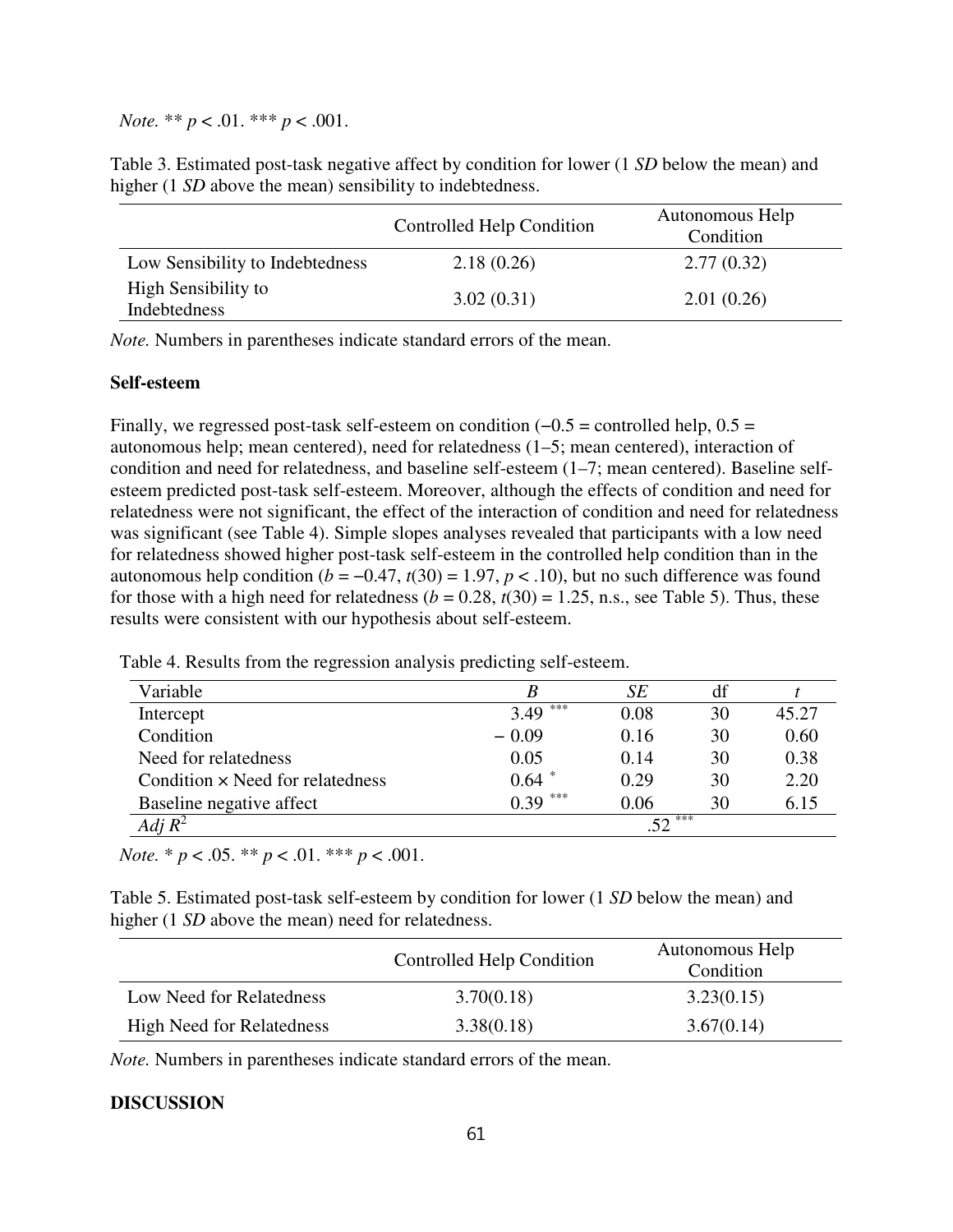This study aimed to examine the effect of perceived autonomous help on recipients' well-being. Our findings supported the hypotheses regarding negative affect and self-esteem; however, they did not support the hypothesis about positive affect. In particular, participants with a high sensibility to indebtedness showed lower negative affect when they perceived that the help was autonomous rather than controlled. Furthermore, participants with a low need for relatedness showed lower self-esteem when they perceived that the help was autonomous rather than controlled. However, for all participants, perceived autonomous help did not influence positive affect.

The hypothesis regarding positive affect was not supported probably due to the following two reasons. First, the process assumed in the hypothesis did not work as anticipated. We hypothesized that the recipients in the autonomous help condition would believe that the helper had considered their perspective and this belief promoted satisfaction of relatedness needs, thus enhancing positive affect. However, as we had informed the participants that this study aimed to investigate the effect of remote group work, some might have thought that their partner helped them because he/she wanted to improve group work efficiency rather than because he/she thought about them. Therefore, they did not believe that the helper had considered their perspective, and as a result, their needs for relatedness were not satisfied. Second, baseline positive affect might not have been measured appropriately, as indicated by the relatively low reliability of baseline positive affect. Indeed, the baseline did not predict post-task positive affect. Future research should reexamine the hypothesis about positive affect with a situation in which participants can easily believe that the helper had considered their perspective when they received autonomous help and by measuring baseline positive affect more properly.

Our findings have a practical implication for maintaining better relations between helpers and recipients. Although helping behaviors generally aim to improve the welfare of the recipients, they sometimes have negative effects on their well-being (e.g., Greenberg & Shapiro, 1971). Considering the results of this study, telling that the help was done autonomously to the recipients with a high sensibility to indebtedness and that it was done in a controlled way to those with a low need for relatedness may be one of effective ways to build better relations. It is not empirically investigated whether or not people can accurately understand others' sensibility to indebtedness and need for indebtedness. However, given that people can, to some extent, accurately predict personality traits and social identities from subtle cues (e.g., Ambady & Rosenthal, 1992), it is plausible to think that they may also be able to predict others' sensibility to indebtedness and need for indebtedness to some extent.

Although this research contributes to the research on prosocial behavior and has a practical implication, there are some limitations. First, in this study, perceived autonomous motivation to help was neutral; therefore, future research should take measures to strengthen the manipulation of perceived autonomous help so that the autonomous motivation to help is greater than neutral. Second, we used only one item to assess sensibility to indebtedness and different self-esteem scales before and after the task. Although this procedure was adopted in order to reduce the risk that participants might doubt the presence and help of their partner or the aim of this study, it might decrease the validity of the results to some extent. Future research should measure sensibility to indebtedness with multiple items and use same scale to measure baseline self-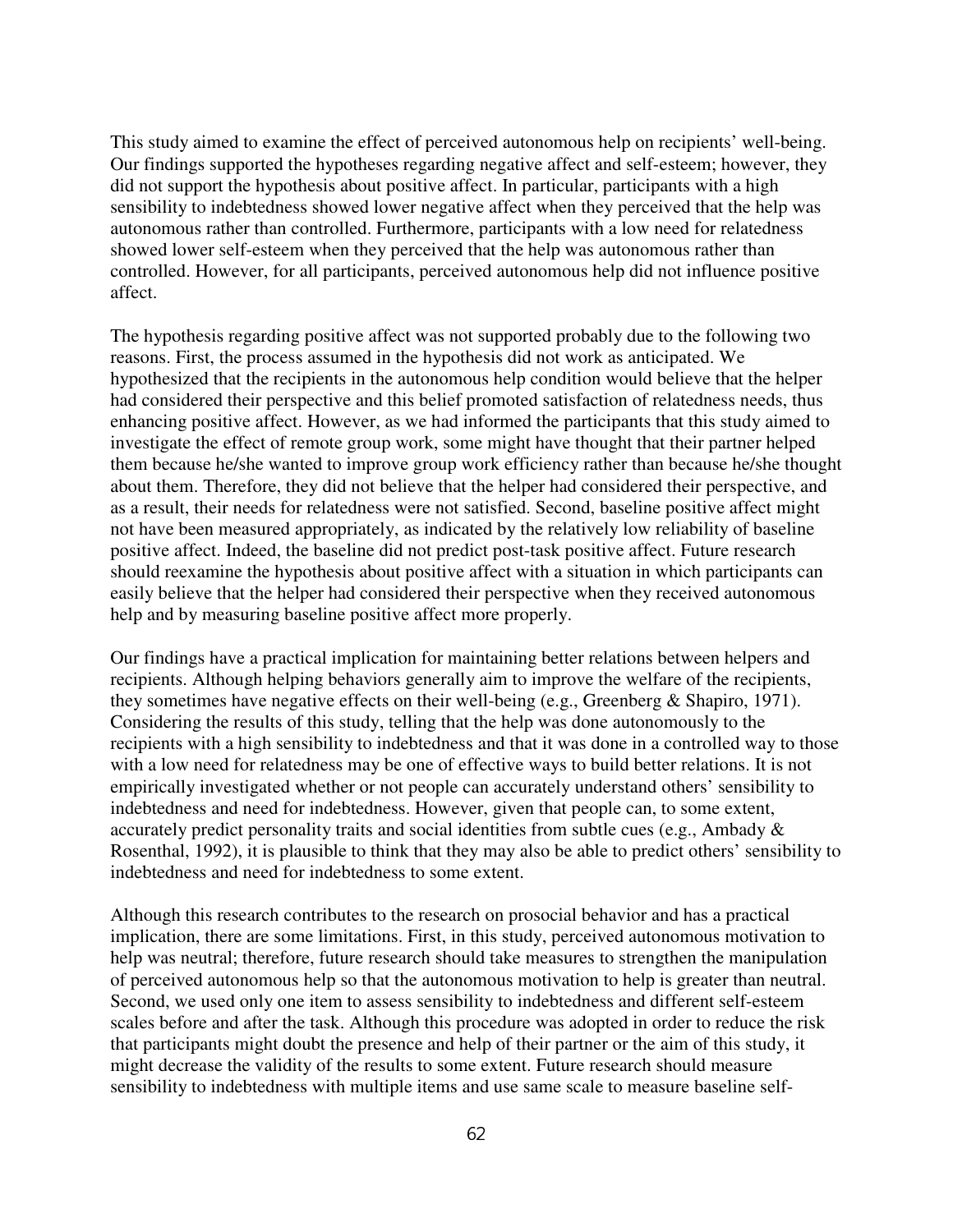esteem as the one to measure post-task self-esteem by, for example, asking them at the beginning of the semester. Third, we investigated the effect of autonomous help on recipients' well-being in only one situation among many of them. Relationships between a helper and the recipient varies. For example, helping behaviors may occur between not only acquaintances but also family members, friends, and strangers. Future research should explore whether the relationship between helpers and recipients affect the effect of perceived autonomous help on the recipients' wellbeing.

## **REFERENCES**

Abe, M., & Konno, H. (2007). Development of state self-esteem scale. *The Japanese Journal of Personality*, 16(1), 36-46. (in Japanese with English abstract)

Aikawa, A., & Yoshimori, M. (1995). An attempt to construct a scale to measure sensibility to indebtedness. *Japanese Journal of Social Psychology*, 11(1), 63-72. (in Japanese with English abstract)

Ambady, N., & Rosenthal, R. (1992). Thin slices of expressive behavior as predictors of interpersonal consequences: A meta-analysis. *Psychological Bulletin*, 111(2), 256-274.

Birkimer, J. C., Johnston, P. L., & Berry, M. M. (1993). Guilt and help from friends: Variables related to healthy behavior. *The Journal of Social Psychology*, 133(5), 683-692.

Goldstein, N. J., Vezich, I. S., & Shapiro, J. R. (2014). Perceived perspective taking: When others walk in our shoes. *Journal of Personality and Social Psychology*, 106(6), 941-960.

Greenberg, M. S., & Shapiro, S. P. (1971). Indebtedness: An adverse aspect of asking for and receiving help. *Sociometry*, 290-301.

Minoura, Y., & Narita, K. (2013). The development of the Two-Item Self-Esteem scale (TISE): Reliability and validity. *Japanese Journal of Research on Emotion*, 21(1), 37-45. (in Japanese with English abstract)

Nadler, A., & Jeffrey, D. (1986). The role of threat to self-esteem and perceived control in recipient reaction to help: Theory development and empirical validation. *Advances in Experimental Social Psychology*, 19, 81-122.

Naito, T., Wangwan, J., & Tani, M. (2005). Gratitude in university students in Japan and Thailand. *Journal of Cross-Cultural Psychology*, 36(2), 247-263.

O'Keefe, D. J. (2002). Guilt as a mechanism of persuasion. *The persuasion handbook: Developments in Theory and Practice*, 329-344.

Okubo, T., & Kato, H. (2005). A test of the goodness of fit hypothesis in adolescents and young adults: Psychological needs and subjective adjustment in school environments. *Japanese Journal of Educational Psychology*, 53, 368-380. (in Japanese with English abstract)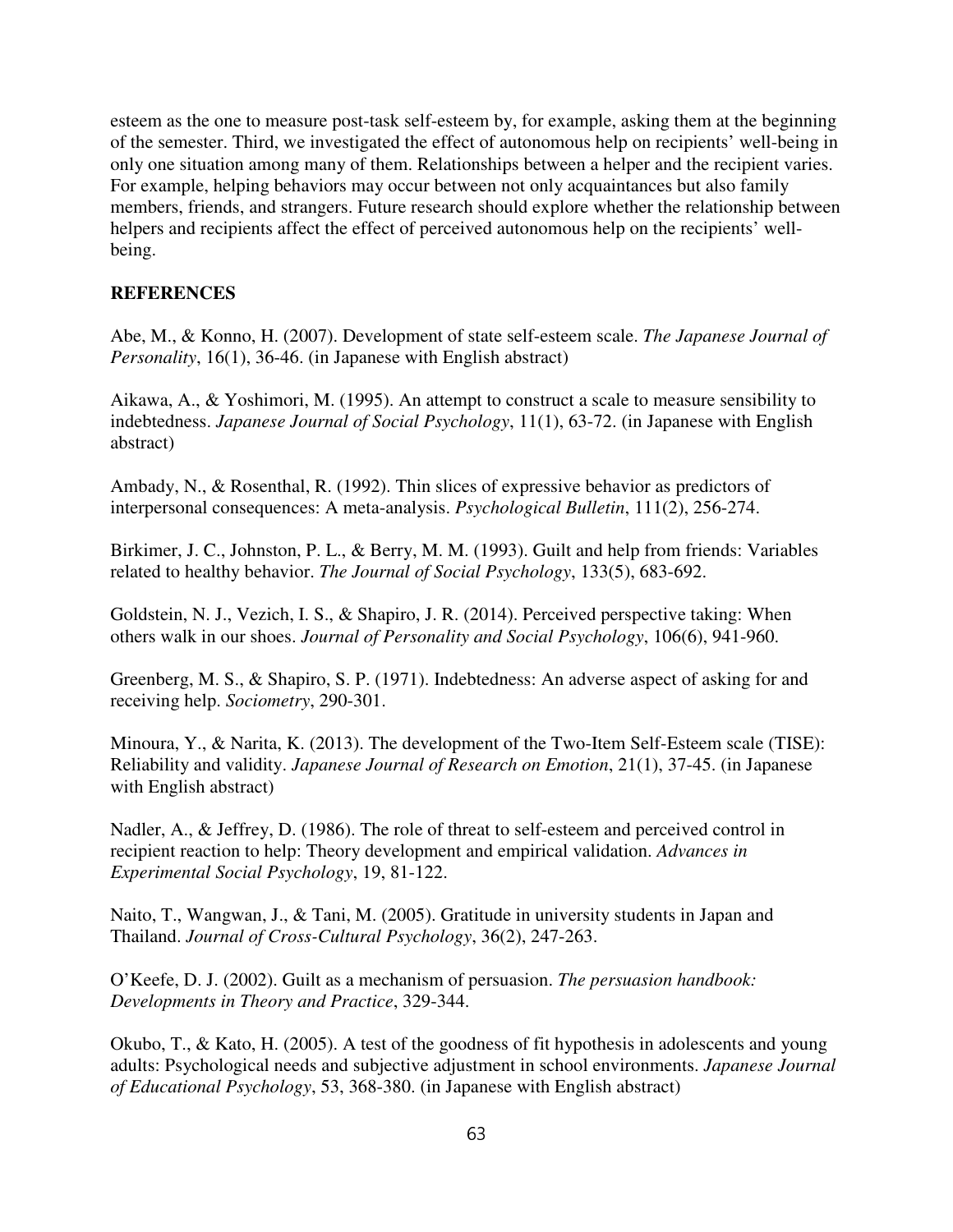Penner, L. A., Dovidio, J. F., Piliavin, J. A., & Schroeder, D. A. (2005). Prosocial behavior: Multilevel perspectives. *Annual Review of Psychology*, 56, 365-392.

Reis, H. T., Sheldon, K. M., Gable, S. L., Roscoe, J., & Ryan, R. M. (2000). Daily well-being: The role of autonomy, competence, and relatedness. *Personality and Social Psychology Bulletin*, 26(4), 419-435.

Rickwood, D. J., & Braithwaite, V. A. (1994). Social-psychological factors affecting helpseeking for emotional problems. *Social Science & Medicine*, 39(4), 563-572.

Rosenberg, M (1965). *Society and the adolescent self-image*. Princeton, NJ: Princeton University Press.

Ryan, R. M., & Deci, E. L. (2000). The basic need satisfaction in life scale. Unpublished manuscript, University of Rochester, Rochester, NY.

Sato, A., & Yasuda, A. (2001). Development of the Japanese version of Positive and Negative Affect Schedule (PANAS) scales. *The Japanese Journal of Personality*, 9(2), 138-139. (in Japanese with English abstract)

Tamres, L. K., Janicki, D., & Helgeson, V. S. (2002). Sex differences in coping behavior: A meta-analytic review and an examination of relative coping. *Personality and Social Psychology Review*, 6(1), 2-30.

Watson, D., Clark, L. A., & Tellegen, A. (1988). Development and validation of brief measures of positive and negative affect: the PANAS scales. *Journal of Personality and Social Psychology*, 54(6), 1063-1070.

Weinstein, N., & Ryan, R. M. (2010). When helping helps: autonomous motivation for prosocial behavior and its influence on well-being for the helper and recipient. *Journal of Personality and Social Psychology*, 98(2), 222-244.

# **APPENDIX**

*Correlation Matrix of Study Variables* 

|                                                     |        | 2               | 3         | $\overline{4}$ | 5                  | 6   | 8 | 9 |
|-----------------------------------------------------|--------|-----------------|-----------|----------------|--------------------|-----|---|---|
| 1. Condition $(0 = Controled,$<br>$1 =$ Autonomous) |        |                 |           |                |                    |     |   |   |
| 2. Baseline Positive Affect                         | .06    |                 |           |                |                    |     |   |   |
| 3. Baseline Negative Affect                         | $-.07$ | $-.06$          |           |                |                    |     |   |   |
| 4. Baseline Self-esteem                             | .21    | .20             | $-.48***$ |                |                    |     |   |   |
| 5. Need for Relatedness                             | .04    | $.33^{\dagger}$ | .25       | .04            |                    |     |   |   |
| 6. Sensibility to Indebtedness                      | .15    | .10             | $.54***$  | $-.22$         | .01                |     |   |   |
| 7. Post-task Positive Affect                        | $-.07$ | 13              | 15        | 13             | $-31$ <sup>T</sup> | .06 |   |   |